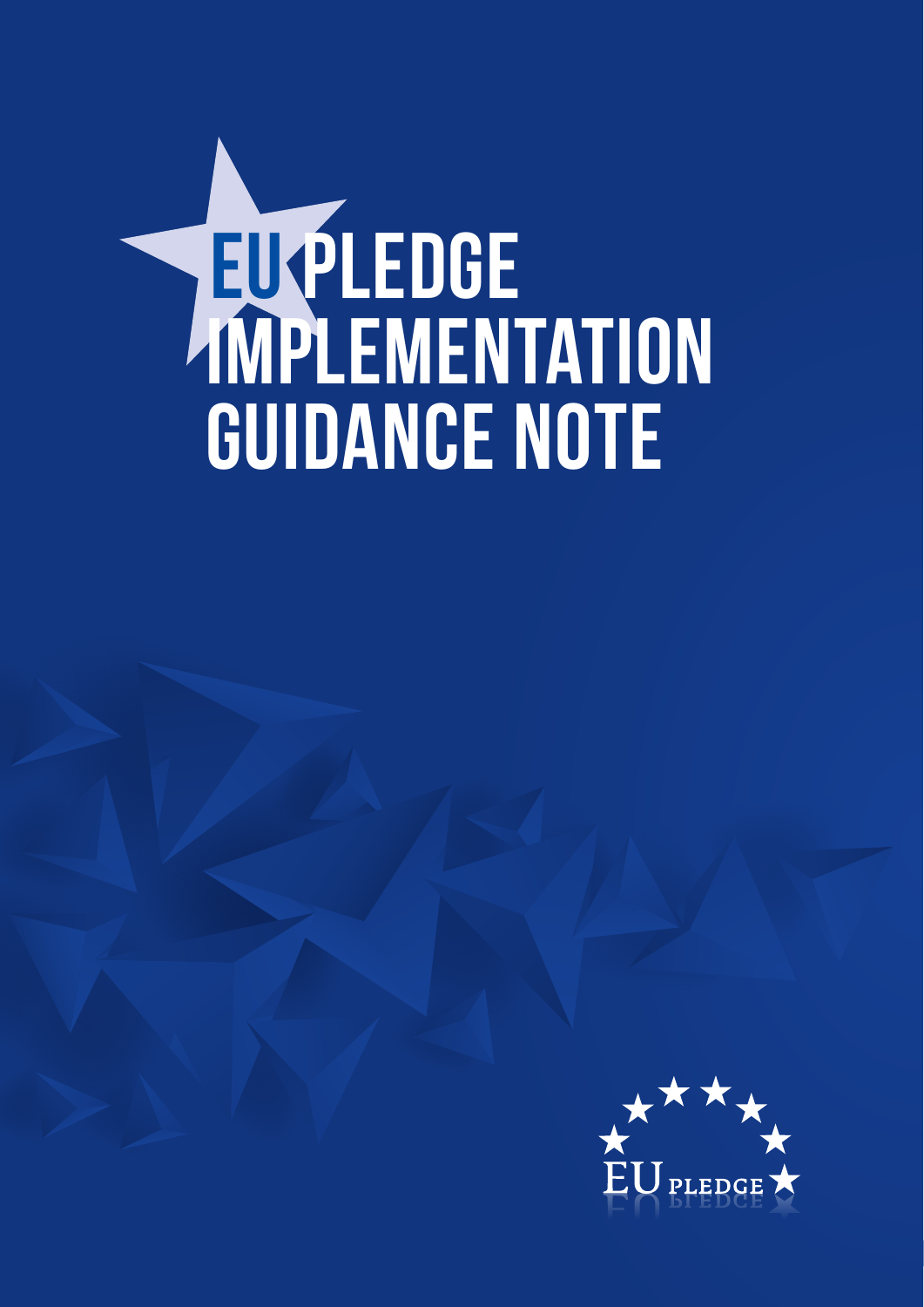### **TABLE OF CONTENTS**

|  | $\star$ 4. Guidance for print and 3rd party internet advertising. 8                   |  |
|--|---------------------------------------------------------------------------------------|--|
|  | $\star$ 5. Guidance for company-owned websites                                        |  |
|  | $\star$ 6. Guidance for cinema and movies on DVD/CD-ROM $\ldots \ldots \ldots \ldots$ |  |
|  |                                                                                       |  |
|  |                                                                                       |  |
|  |                                                                                       |  |
|  |                                                                                       |  |
|  |                                                                                       |  |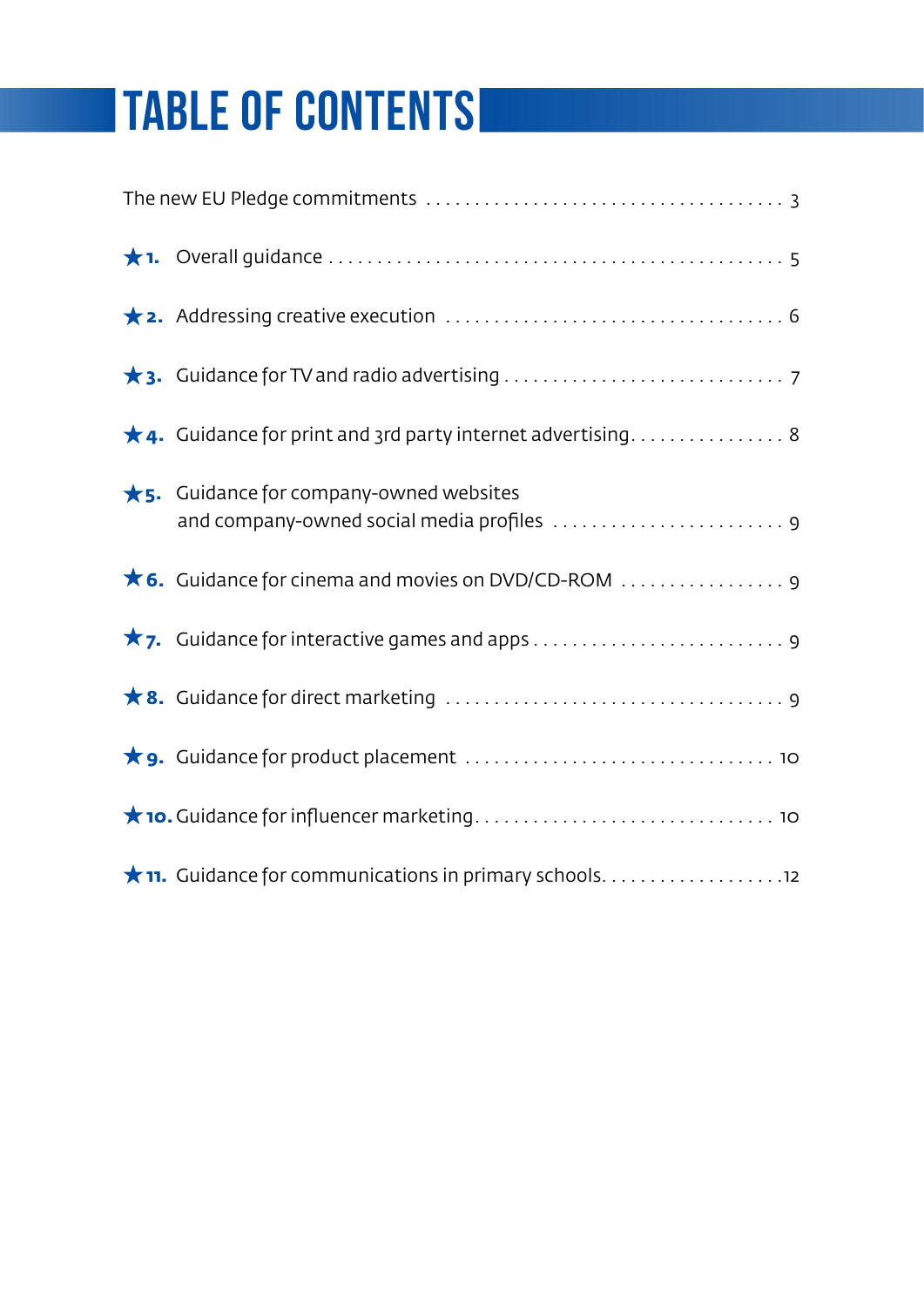### **THE NEW EU PLEDGE COMMITMENTS**

#### **I. Restricting high fat/sugar/salt product marketing to children**

EU Pledge members commit to:

- $\star$  Only advertise products to children under the age of 13 years that meet the EU Pledge Nutrition Criteria [1]; or
- $\star$  Not advertise their products at all to children under the age of 13 years.

The above policy covers food and non-alcoholic beverage product marketing communications [2] that are primarily directed to children under 13 [3] in all covered media [4].

EU Pledge member companies further commit not to engage in food or beverage product marketing communications to children in primary schools [5], except where specifically requested by, or agreed with, the establishment's administration for educational purposes.

#### **Nutrition criteria**

EU Pledge member companies who choose to advertise some of their products to children will apply the updated and strengthened [EU Pledge Nutrition Criteria](https://eu-pledge.eu/eu-pledge-nutrition-criteria/). These further limit the type of products that can be marketed to children. EU Pledge member companies further agree to review the nutrition criteria on a regular basis.

#### **II. Responsible food and beverage marketing**

EU Pledge members further commit to abiding by:

- $\star$  The International Chamber of Commerce (ICC) Code of Advertising and Marketing [Communication Practice](https://iccwbo.org/content/uploads/sites/3/2018/09/icc-advertising-and-marketing-communications-code-int.pdf); and
- $\star$  The ICC [Framework for Responsible Food and Beverage Marketing Communications](https://iccwbo.org/content/uploads/sites/3/2019/08/icc-framework-for-responsible-food-and-beverage-marketing-communications-2019.pdf)

in all their marketing communications [6], regardless of the age of the audience or the nutritional profile of the product, with regard in particular to rules that go beyond or are more specific than EU law, such as:

- $\star$  Food and beverage marketing communications should not encourage or condone excess consumption and portion sizes should be appropriate to the setting portrayed.
- $\star$  Marketing communications should not undermine and wherever possible promote the importance of balanced diets and healthy lifestyles.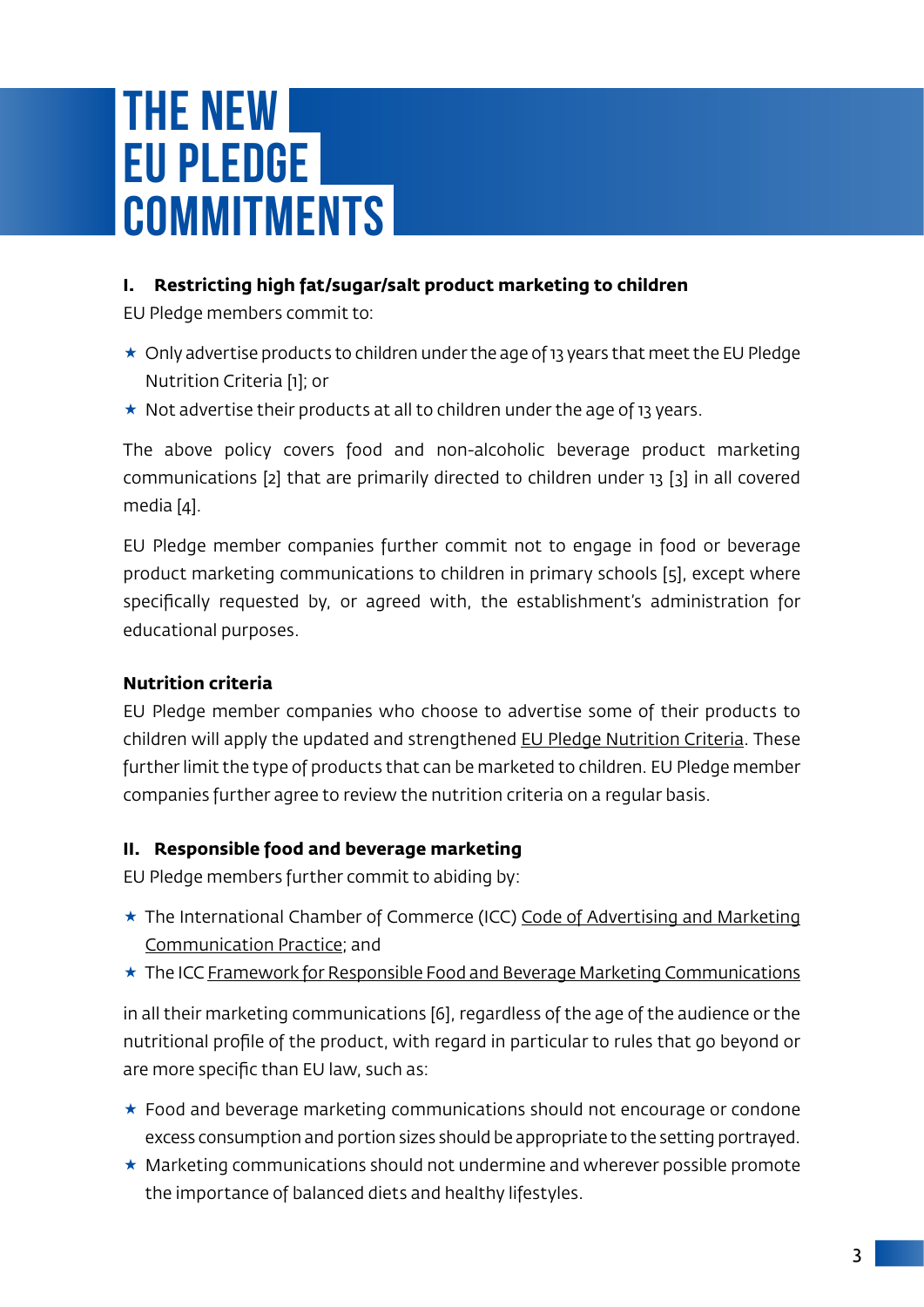- $\star$  Copy, sound and visual presentations in marketing communications for food and beverage products should accurately represent the material characteristics of the product featured, such as taste, size, content, nutrition or health benefits, and should not mislead consumers concerning any of those characteristics.
- $\star$  Food products not intended to be substitutes for meals should not be represented as such.

Member companies will abide by this enhanced commitment across the EU by 1 January 2022.

[1] The [EU Pledge Nutrition Criteria](https://eu-pledge.eu/eu-pledge-nutrition-criteria/) apply to those member companies that use nutrition criteria. Those companies that do not currently advertise any of their products to children will continue to apply that policy. The EU Pledge Nutrition Criteria have been updated and strengthened in 2021.

[2] "Marketing communications" means paid advertising or commercial sales messages for food and beverage products, including marketing communications that use licensed characters, celebrities and movie tie-ins. Company-owned, brand equity characters are not covered by the policy.

[3] Primarily directed to children under 13 means advertising in measured media where 30% or more of the audience is under 13 years of age. Where adequate data are unavailable, companies will consider other factors as appropriate, which may include the overall impression of the advertising, reliable age-screening or age-targeting techniques, and the target demographic based on the company's media plan.

[4] "Covered media" means TV, radio, print, cinema, online (including social media and other online platforms and sites, including company-owned websites and video-sharing platforms such as YouTube), direct marketing, product placement, interactive games, outdoor marketing, mobile marketing and contracted influencers. Packaging, in-store and point of sale as well as forms of marketing communications which are not under the direct control of the brand owner, such as user-generated content, are not covered by this policy.

[5] The following are not covered: menus or displays for food and beverage products offered for sale, charitable donations or fundraising activities, public service messages, government subsidized/endorsed schemes, such as the EU School Milk Programme, items provided to school administrators for education purposes or for their personal use, product availability and unbranded vending machines.

[6] Compliance with ICC related provisions and complaints received through the EU Pledge Accountability Mechanism will be deferred to national self-regulatory organisations/ad standard bodies as applicable.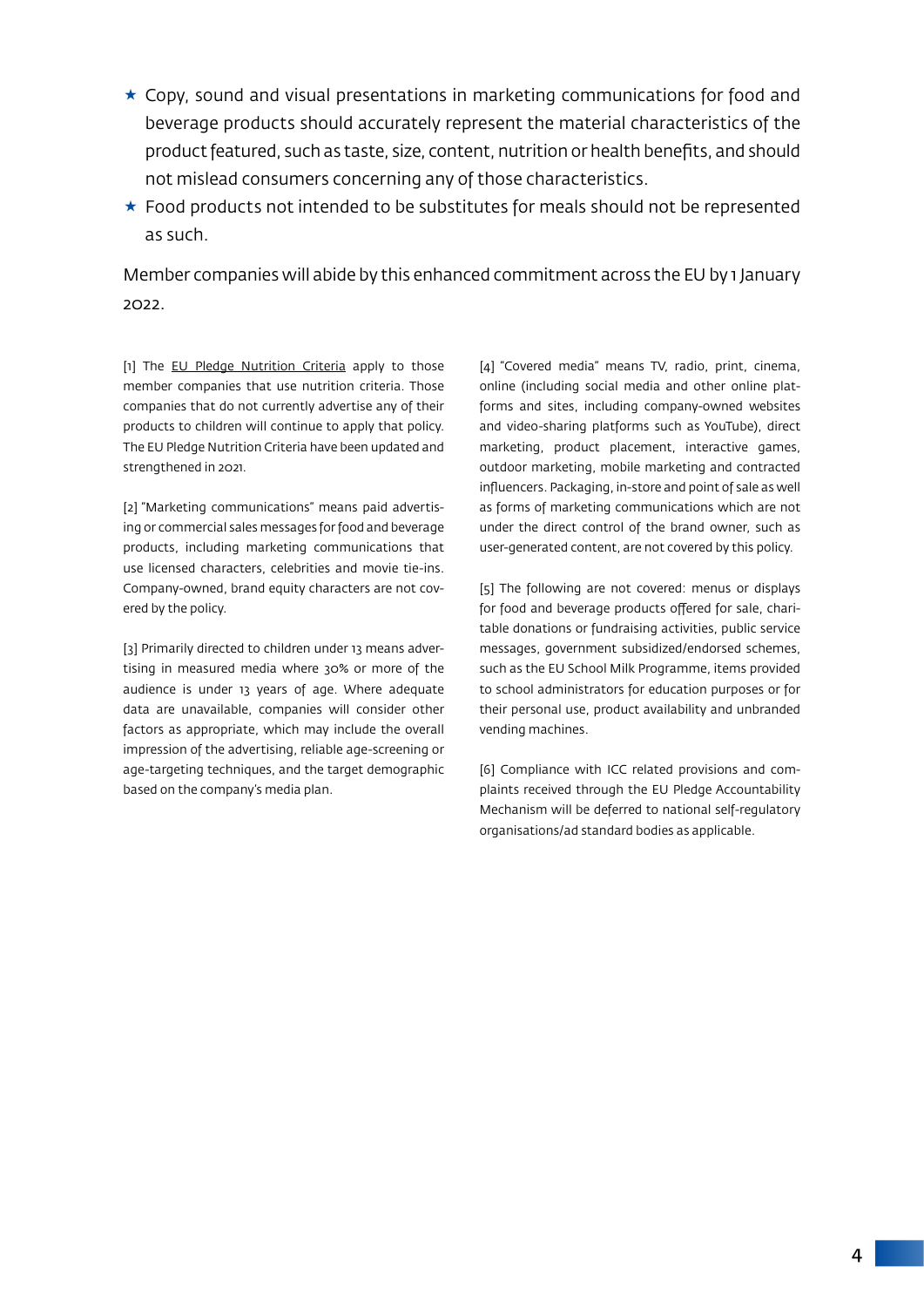

#### **How do we define "advertising to children"?**

- $\star$  For the purposes of the EU Pledge, "advertising to children under 13 years" means advertising to media audiences with over 30% of children under 13 years. This is a minimum common benchmark for all EU Pledge member companies.
- $\star$  Some EU Pledge member companies apply a more stringent definition, e.g. a maximum 25% threshold for the share of children under 13 in media audiences.
- $\star$  Some EU Pledge member companies do not advertise any products to children under 13 (on the basis of their corporate definition of "advertising to children"). Others have committed only to advertise products that meet the EU Pledge common nutrition criteria to children under 13.
- $\star$  Where adequate data are unavailable (non-measured media), companies will consider other factors as appropriate, which may include the overall impression of the advertising *(content/ creative execution should not be designed to appeal primarily to children under 13)*, reliable age-screening or age-targeting techniques, and the target demographic based on the company's media plan.

#### **What media are covered?**

- $\star$  From 1 January 2017, the EU Pledge commitments apply to the following media: TV, radio, print, cinema, online (including company-owned websites and company-owned social media profiles), DVD/CD-ROM, direct marketing, product placement, interactive games, outdoor marketing, mobile and SMS marketing.
- $\star$  While the above list covers all major media, individual member companies' policies may go further.

#### **What products are concerned?**

- $\star$  The EU Pledge commitments apply to all products marketed or distributed by member companies, including their subsidiaries and joint ventures across the EU-27.
- $\star$  There is no distinction between products meant for children and other products the commitments apply to all products except plain bottled water, sugar-free gum and sugar-free mints which are exempted from the EU Pledge restrictions.
- $\star$  Common nutrition criteria apply to those companies that use criteria. It is not necessary to make public which products can and cannot be advertised to children on the basis of the common nutrition criteria.
- $\star$  In case of mergers or acquisitions, an adequate transition period up to two years will be allowed for the implementation of measures taken under the EU Pledge.

#### **What about brand advertising?**

 $\star$  The commitments concern product advertising; brand advertising, i.e. "generic" advertising for a brand or company, which does not feature specific products, is not covered. However, member companies should seek to respect the spirit of the commitment when engaging in such advertising.

#### **What happens if other rules are in place?**

 $\star$  The EU Pledge is no substitute to the law or industry-wide self-regulation. Where tougher legal or industry self-/co-regulatory rules are in place (e.g. UK), these must be applied.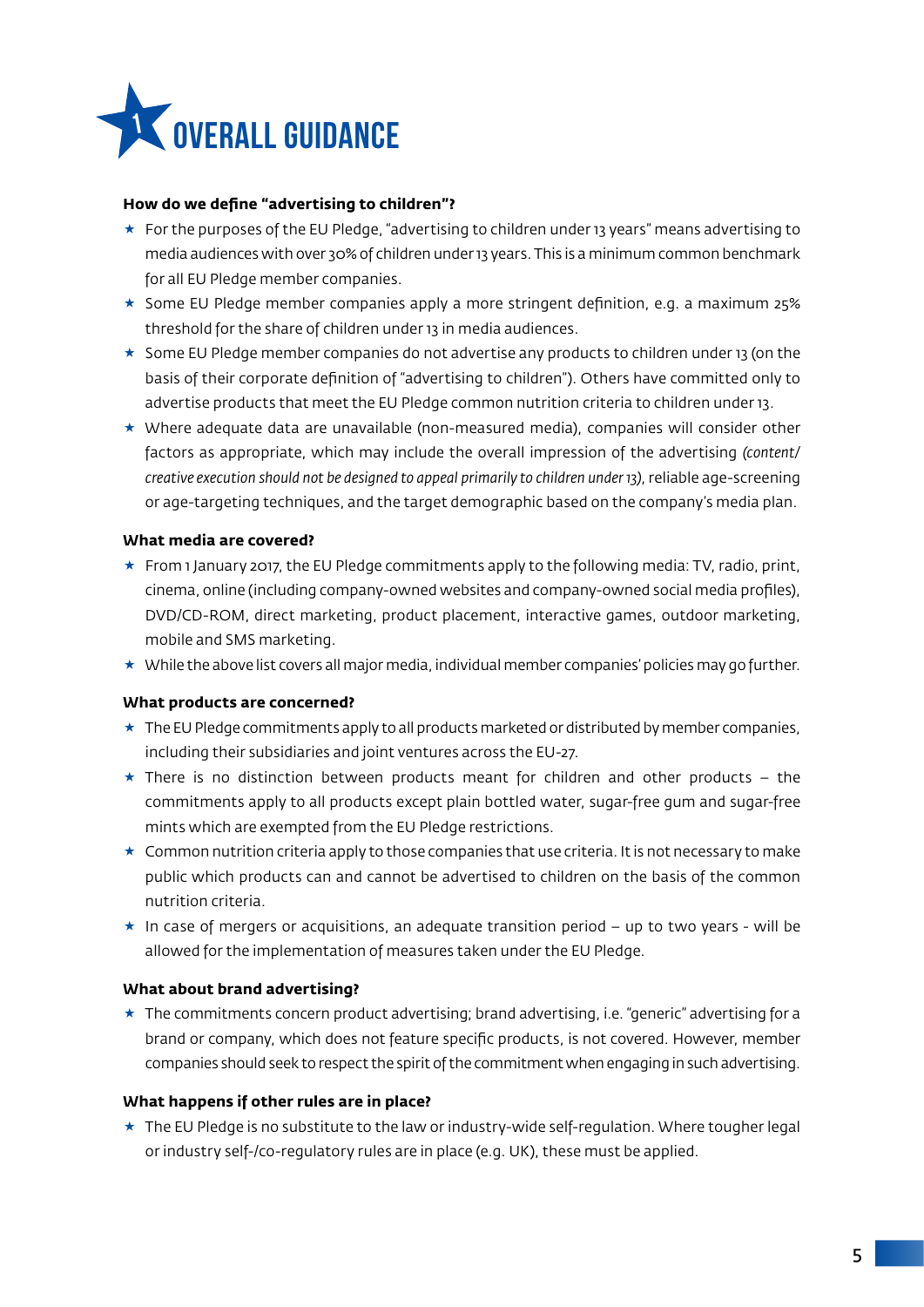

In non-measured media (i.e. print, cinema, online - including company-owned websites and company-owned social media profiles -, direct marketing, product placement, interactive games – whether online or on DVD/CD-ROM -, outdoor marketing, mobile and SMS marketing), companies will consider, in addition to placement, the overall impression of the advertising, actions taken to restrict child access (where appropriate) and the target demographic based on the company's media plan.

The following checklist is intended as a decision-tree for assessing compliance in this regard on all platforms listed above and is referenced as appropriate in platform-specific sections below.

Criterion 1 and 2 below should be used to determine whether the commercial communication is within the scope of the commitment. If the commercial communication does not promote products – as opposed to generic brand promotion – or only promotes products that meet the common nutrition criteria, it is not in scope.

- **1. Marketing communications:** Does the medium feature one or several marketing communications?  $\mapsto$  If not, out of scope
	- $\mapsto$  If yes, in scope
- **2. Product: a)** Is the marketing communication promoting a food/beverage product (as opposed to generic brand promotion), i.e. does it feature not only a brand logo or character, but actual products?
	- $\mapsto$  If not, out of scope.
	- $\rightarrow$  If yes, is the marketing communication promoting a food/beverage product that meets the common nutrition criteria (wherever these are applied by the advertiser in question)?
	- $\mapsto$  If yes: compliant.
	- $\rightarrow$  If not, check following criteria.

The following criteria should be checked one by one, but an overall judgment on whether the product marketing communication(s) is/are designed to be primarily appealing to children under 13, should be taken at the end, having reviewed criteria 3-8.

- **3. Age-screening:** Does the marketing communication have an age-screening/parental consent mechanism aimed at verifying the age of visitors before allowing them access?
	- $\rightarrow$  If yes: Describe the type of age-screening/parental consent mechanism used (e.g. request for date of birth, requirement for parental consent…).

Note: Age screening is helpful, but should not be considered sufficient for compliance if the marketing communications are clearly designed to appeal primarily to children under 12.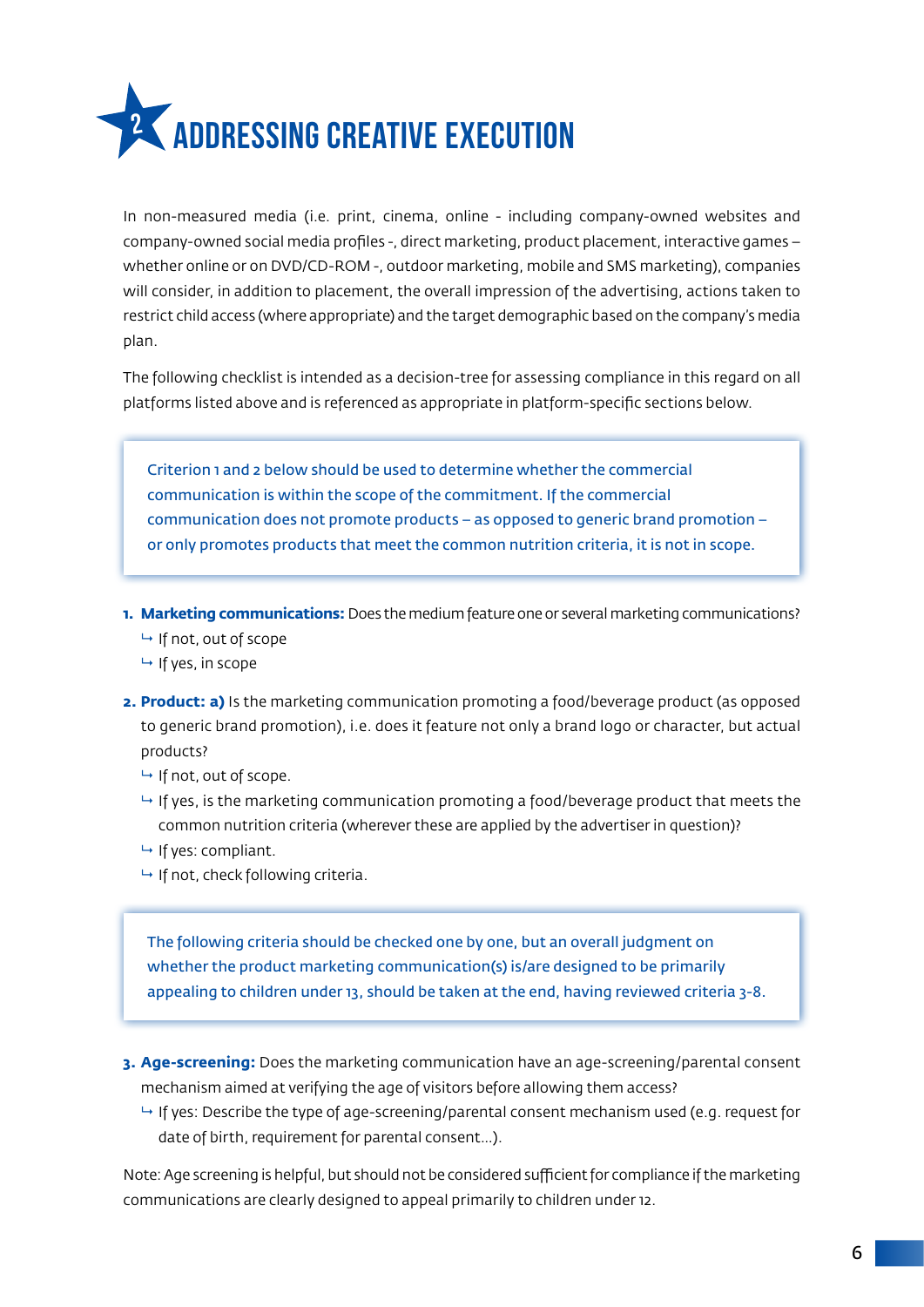- **4. Licensed characters/tie-ins:** Does the marketing communication feature "licensed characters" (i.e. characters acquired externally, linked to movies/entertainment, e.g. Shrek, Harry Potter, Indiana Jones) or movie tie-ins used as a means to promote a food/beverage product?
	- $\rightarrow$  If yes, are the characters or tie-ins targeted **primarily** at an under-13 audience? [e.g. ages 6-12: non-compliant; ages 13 and above: compliant]. Refer wherever possible to age guidance/ ratings in relevant licensing agreements. The context in which the characters are used should also be considered.
- **5. Games:** Does the marketing communication feature games used as a means to promote a food/ beverage product?
	- $\rightarrow$  If yes: is the game designed (level of difficulty) for younger children (below 13)?
- **6. Animation and sound effects:** Does the marketing communication feature animation (e.g. cartoons, animations depicting fantasy situations) and or music/sound effects?
	- $\rightarrow$  If yes, are the animation and/or sound effect used clearly designed to appeal primarily to young children and used as a means to promote a food/beverage product? (not all animation is designed for young children)
- **7. Toys:** Does the marketing communication feature toys used as premiums to promote a food/ beverage product (as opposed to toys that are an inherent part of the food product) and designed to appeal primarily to young children (under 13)?
- **8. Creative execution:** Does the marketing communication use language/text/navigation other aspects of design that are clearly intended to make the marketing communication(s) appealing primarily to young children (under 13)?
	- $\rightarrow$  If yes: Describe the features of the marketing communication design that you consider primarily targeting children under 13 (simplicity of language, use of font size and typeface, use of colours etc.) This criterion should be used in conjunction with criteria 4, 5, 6 and 7 above, in order to aid an overall assessment. It should not be used as a stand-alone criterion to judge compliance/ non-compliance.

## **Guidance for TV and radio advertising <sup>3</sup>**

#### **How do we ensure compliance?**

- $\star$  Member companies should under all circumstances adhere to the absolute minimum requirement of the EU Pledge, i.e. avoiding programmes with an audience profile of >30% children under 13 for advertising of products that do not meet common nutrition criteria/all products (depending on company policy).
- $\star$  Member companies should at all times adhere to corporate policy on marketing communications to children, with particular regard to:
	- The corporate definition of what constitutes "advertising to children under 13". This definition may be based on the applicable audience profile: e.g. 30% or 25% children <13, or equivalent audience indexing system.
	- Where applicable, common nutrition criteria determine which products may be advertised to children under 13 and which may not.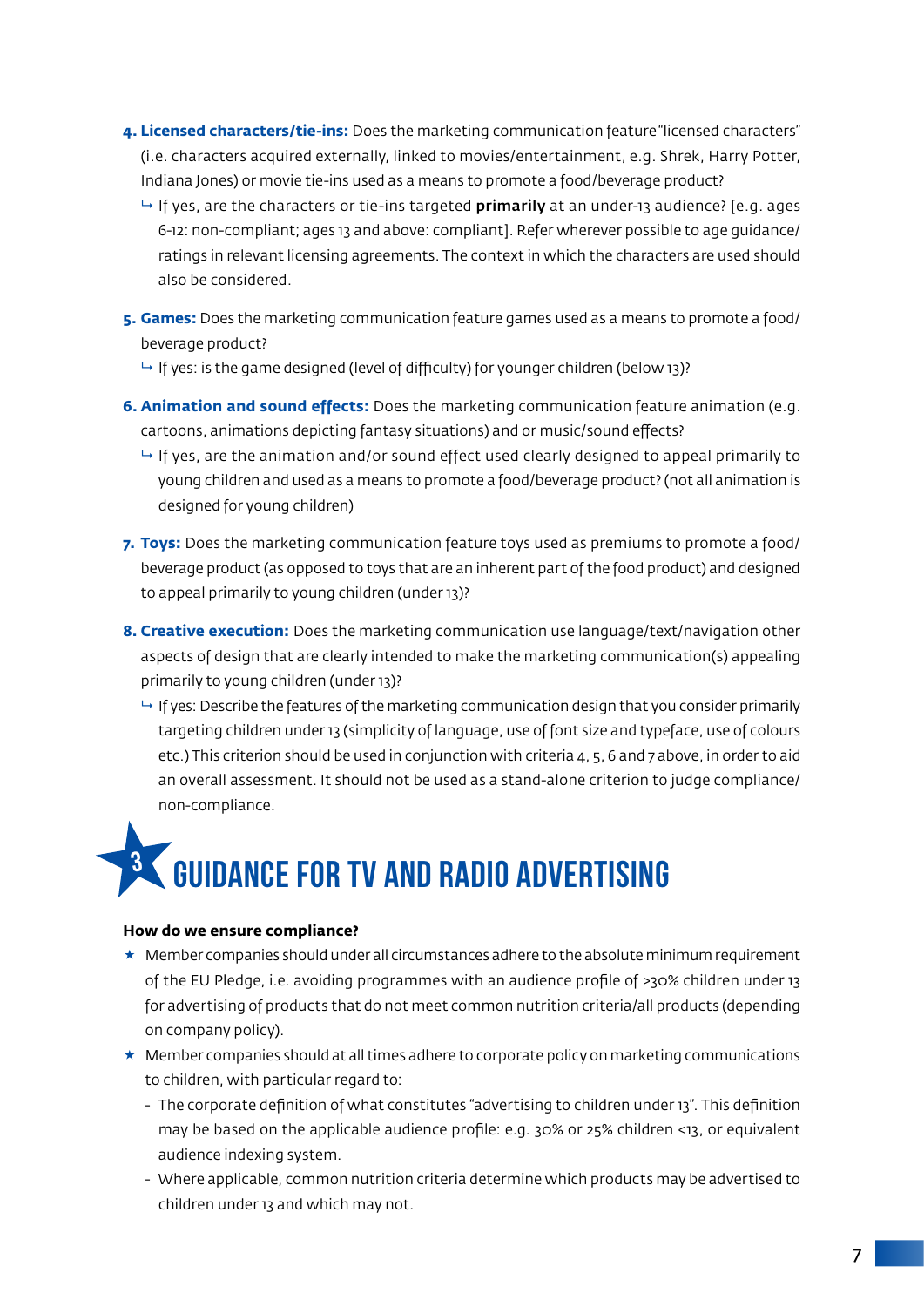$\star$  In order to minimise non-compliance, it is advisable for media planners/buyers to apply a safety margin, based on the historical audience of a programme/media channel. If in doubt, do not place spots in/around said programme/media channel.

#### **What if we wanted to go beyond the letter of the EU Pledge?**

- $\star$  The following additional quidance, developed with the expertise of Accenture Media Management, is intended to enable companies to go beyond compliance with the EU Pledge. In practice, following this guidance will enable companies to avoid advertising in what might commonly be understood as "children's programming", as opposed to the audience thresholdbased definition of "advertising to children under 13" contained in the EU Pledge. To achieve the above, it will be advisable to implement the following additional guidance:
	- Do not use a children's audience as a media planning optimisation mechanism: products that your company has decided not to advertise to children under the age of 13 should ideally have an adult-based planning audience.
	- For those products that your company has decided not to advertise to children under the age of 13, avoid both children's genre programmes and the concentrated day-parts where they appear.

#### **Guidance for print and 3rd party internet advertising 4**

#### **Since audience measurement data is not available or reliable for these media, companies should use the following guidance:**

- $\star$  Media buyers should not purchase advertising space for those products that your company has decided not to advertise to children under the age of 13, in print media or third-party websites that are targeted at this age group.
- $\star$  Media buyers should use local guidance based on print title readership data and net ratings where available.
- $\star$  Where target audience figures are unavailable, an informed assessment of whether the title/ third-party website is targeted at children under 13 should be made. Media buyers should exclude any site or content which, by its nature, appears to be primarily directed to children under 13, or which has been designated by platform owners or content developers as being primarily directed to children under 13. The above guidance on addressing creative execution can help in this regard. This assessment should err on the side of caution.When buying advertising space on social networking sites always seek to ensure that filters are used so that children under 13 are excluded from the advertising that is not intended for them. Media buyers should use relevant topic, keyword, or content classification or identification systems or filters provided by platform owners to avoid placing advertising around content that is primarily directed to children under 13.

Companies will continue to ensure that they are not designing ads that promote products which do not meet the EU Pledge common nutrition criteria in a way that appeals primarily to children under 13, in accordance with the Guidance on Creative Execution.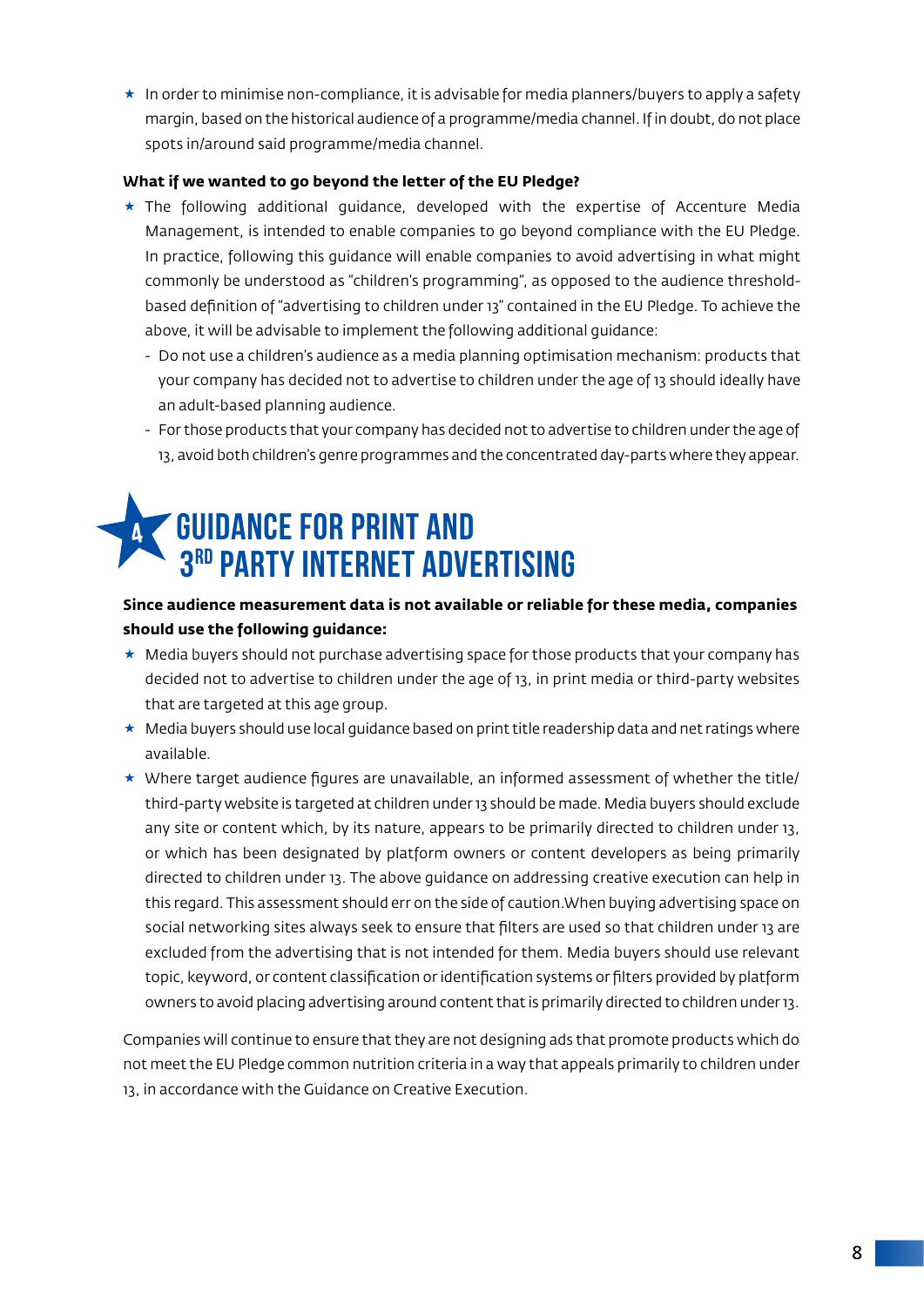#### **Guidance for company-owned websites and company-owned social media profiles 5**

Under the EU Pledge commitment, companies need to ensure that they are not designing companyowned websites and company-owned social media profiles that promote products which do not meet the EU Pledge common nutrition criteria in a way that appeals primarily to children under 13, in accordance with the Guidance on Creative Execution. This rule also applies to social media networks that do not allow children under 13 (e.g. Facebook).

In addition, companies should not create social media profiles for products which do not meet the EU Pledge common nutrition criteria on any social media networks that are targeted primarily at children under 13.

# **Guidance for cinema and movies on DVD/CD-ROM <sup>6</sup>**

Member companies should not place marketing communications for products which do not meet the EU Pledge common nutrition criteria during or around movies primarily targeted at children under 13.

- $\star$  For international releases, this means that movies rated "U" or "PG" should be avoided.
- $\star$  For movies released locally the decision should be based on quidance by media sales houses and/ or movie producers.

Primary target audience indicated for the purpose of licensing/merchandising related to the movie should also be considered.

### **Guidance for interactive games and apps <sup>7</sup>**

Marketing communications for products which do not meet the EU Pledge common nutrition criteria should not feature in interactive games (whether on any online platform or physical platform, e.g. DVDs/CD-ROMs) primarily targeted at children under the age of 13.

 $\star$  Computer and video games with the PEGI labels 3 and 7 fall under this definition.

In the case of interactive games that are not PEGI-rated or games developed by or for companies, companies are responsible for determining whether they believe that an interactive game is primarily appealing to children under 13. The Guidance on Creative Execution should assist in this regard.

Since no appropriate age rating system exists for apps, media buyers should be informed of this commitment and use their judgment or local guidance where available. The Guidance on Creative Execution should also assist in this regard.

# **Guidance for direct marketing <sup>8</sup>**

Companies should not promote products which do not meet the EU Pledge common nutrition criteria directly to children under 13, e.g. through email, telemarketing, mobile, SMS or direct mail and other forms of direct promotions. Sampling (outside the school environment) remains outside the scope of this commitment.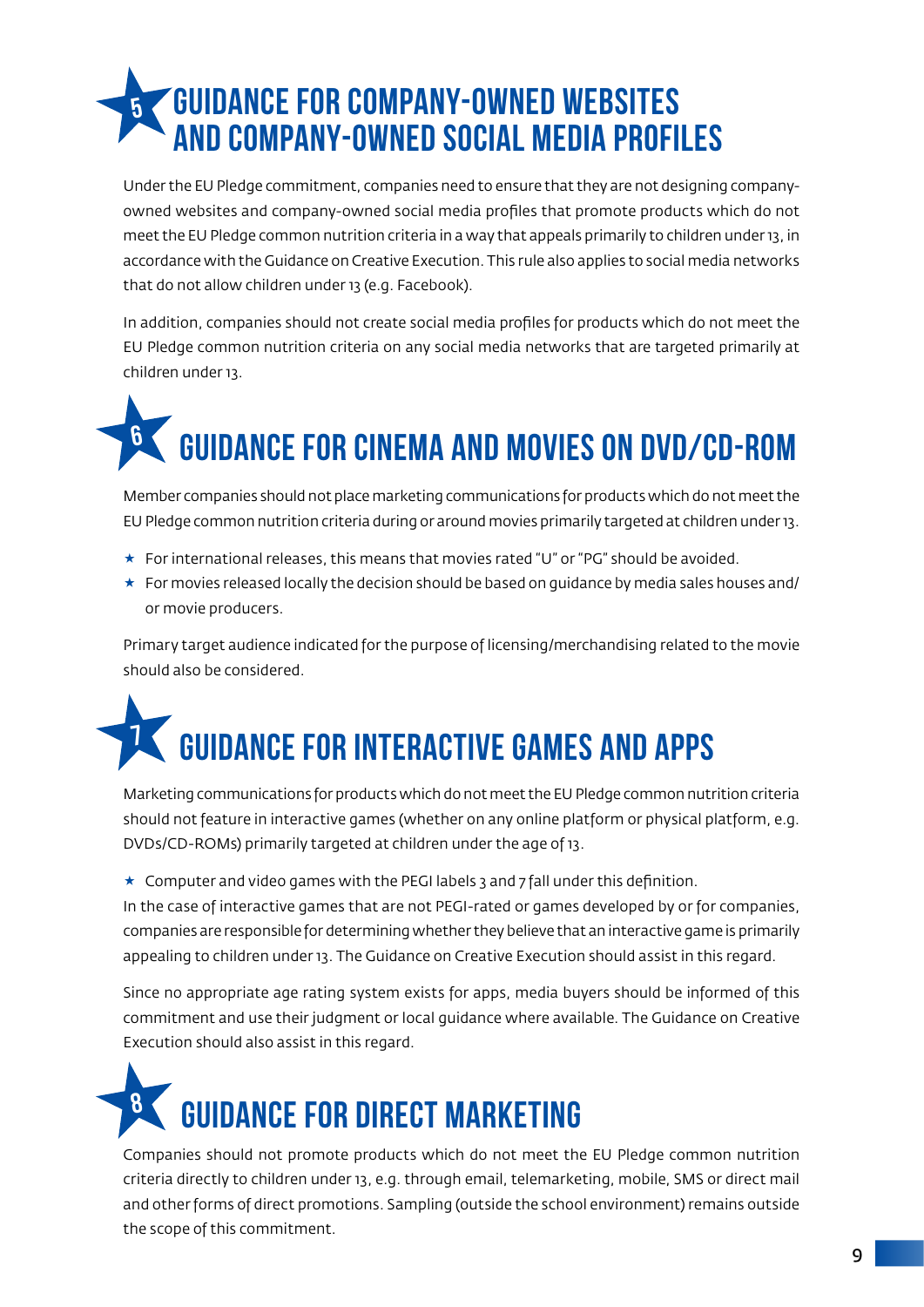# **Guidance for product placement <sup>9</sup>**

- « **Audiovisual content:** In accordance with EU law (Audiovisual Media Services Directive) member companies will not engage in any product placement in children's programming, as defined at national level.
- \* Other editorial content: In addition, member companies should not actively seek to place products in other editorial content aimed at children under 13 in exchange of payment or other promotional consideration.

## **Guidance for influencer marketing <sup>10</sup>**

**Influencers:** For the purposes of the EU Pledge commitment, the EASA definition applies, i.e.: an influencer is an independent third-party endorser who shapes audience attitudes through blogs, posts, tweets, and the use of other social media, including gaming streaming platforms.

**Influencer marketing:** Is a form of social media marketing involving endorsements and product placements from influencers. Influencer marketing usually involves elements of identification of such individuals by the advertiser and engaging them in marketing activities and promotion of the brand and/or its products. In order to determine whether the communication in question is a commercial communication (influencer marketing), as opposed to user-generated content, companies should follow the [EASA Best Practice Recommendation,](https://www.easa-alliance.org/publications/best-practice-recommendation-on-influencer-marketing-guidance_v2022/) with regard in particular to the two defining conditions of editorial control and compensation.

 **Companies should not:** Use influencers whose primary target audience is children under the age of 13 in relation to products which do not fulfil the EU Pledge common nutrition criteria.

To determine if an influencer's primary target audience is under the age of 13, EU pledge members should use the same standard as used for all marketing channels and communications as outlined in Section 1 Overall Guidance and Section 2 Creative Execution.

**Disclosure:** Companies working with influencers whose primary target audience is children under the age of 13 (in relation to products that do meet the EU Pledge common nutrition criteria) will use clear disclosure to avoid confusion among children regarding the promotional nature of a post. Companies will comply with national guidance or, in the absence of such a guidance, request that influencers use #advertising (no shortcut such as #ad) in their own language and always place the hashtag upfront, i.e. at the beginning of a post (EASA's definitions of influencer marketing and commercial communication apply).

For influencers using videos to promote a product or brand we recommend disclosure to be embedded in written format in the space for video title and description, in addition to a hashtag to help track the video.

These guidelines on disclosure go beyond EU Pledge compliance, which will be assessed solely on whether companies use influencers whose primary target audience is children under the age 13 to promote products that do not meet EU Pledge Nutrition Criteria.

Detailed disclosure guidance (the following guidance is without prejudice to applicable national guidance, which should take precedence):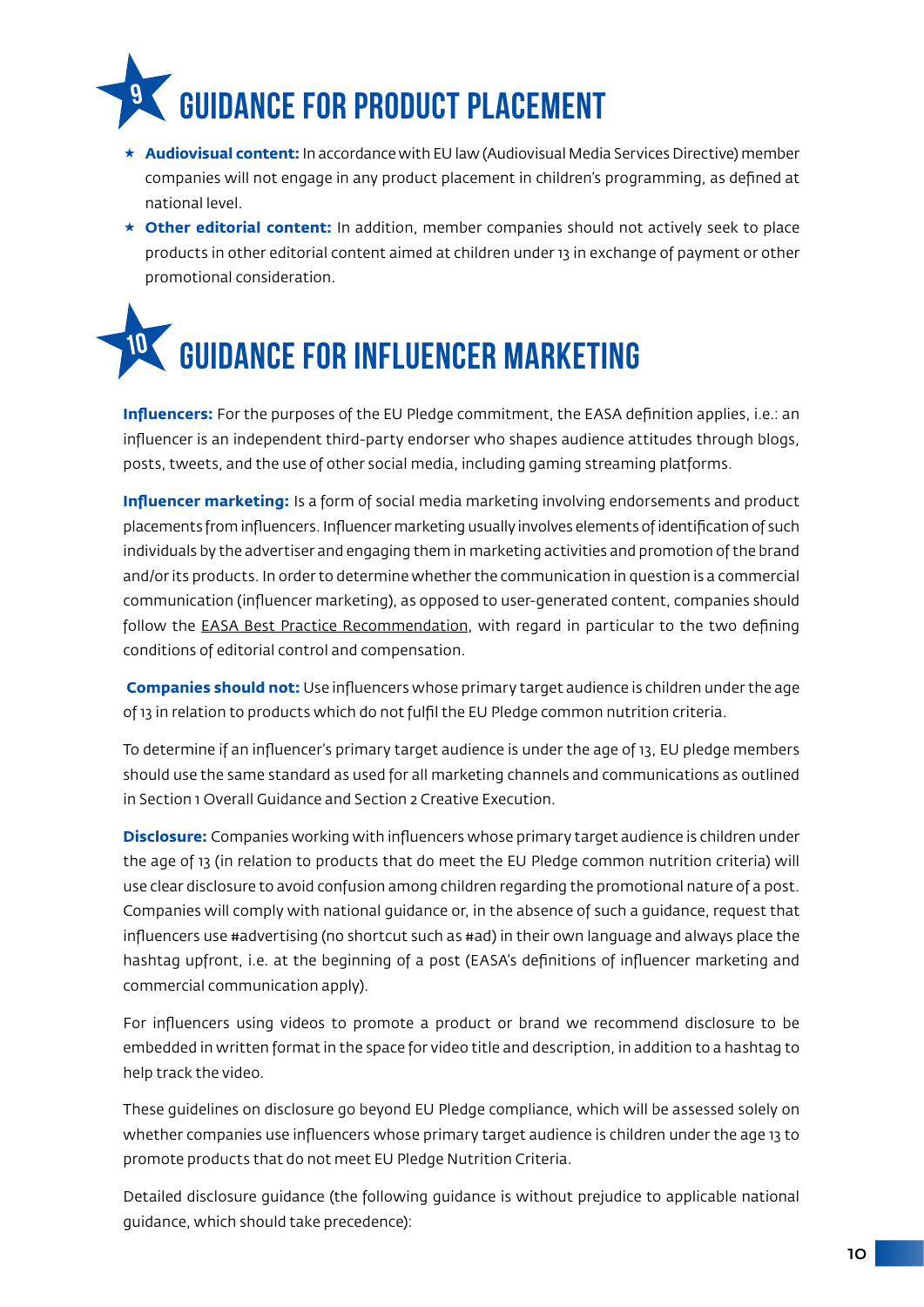| <b>EXAMPLE</b>                                                                                                                                                                         | <b>IS DISCLOSURE</b><br><b>NEEDED?</b> | <b>GUIDANCE</b>                                                                                                                                                                                                                               |
|----------------------------------------------------------------------------------------------------------------------------------------------------------------------------------------|----------------------------------------|-----------------------------------------------------------------------------------------------------------------------------------------------------------------------------------------------------------------------------------------------|
| Paid endorsements: Company works<br>with an influencer on a contract-basis                                                                                                             | <b>YES</b>                             | Marketers should request that influencers use<br>#advertising (no shortcut) in their own language, or<br>follow other applicable national guidelines.                                                                                         |
| Gifted items: Company sends a prod-<br>uct to an influencer for a trial without<br>any specific request to post about the<br>product                                                   | <b>YES</b>                             | As above. Marketers should request that influencers<br>use #advertising (no shortcut) in their own lan-<br>quage, or follow other applicable national guide-<br>lines, if they decide to post about the product.                              |
| <b>Experiences/Events: Company invites</b><br>an influencer to a private event to see<br>new products.                                                                                 | <b>YES</b>                             | Marketers should recommend including: 'thanks<br>to X brand for inviting me' or 'I'm at X event with X<br>brand', "my participation at X event has been paid by<br>X brand".                                                                  |
| Replies or direct messages to a "fol-<br>lower": A follower asks the influencer<br>a question about the brand she/he<br>posted.                                                        | <b>NO</b>                              | When responding to someone's questions about the<br>endorsement via email, text, or direct message that<br>person should already see the previous disclosure -<br>thus a disclosure is not necessary in this context.                         |
| Testimonials with no material con-<br>nection: Company has not sent any<br>product to the influencer and has no<br>contractual relationship with her/him.                              | <b>NO</b>                              | Such practice falls outside the scope of influencer<br>marketing as the brand has no link with the post/<br>influencer.                                                                                                                       |
| Tagging brands: "I received products<br>from a brand, so I'll tag the brand in my<br>Instagram post and assume my audi-<br>ence knows it was given to me".                             | <b>YES</b>                             | If there's a material connection between the brand<br>and influencer, it needs to be specifically mentioned.                                                                                                                                  |
| Non-contractual brand mentions:<br>"I'm doing a photoshoot with a brand<br>and want to show my audience a sneak<br>peek of me on set with the brand."                                  | <b>YES</b>                             | If the influencer is working in a material relationship<br>with the brand and creates content, even if it wasn't<br>a contractually obligated post, they are obligated to<br>disclose.                                                        |
| Paid, but genuine endorsements:<br>"Sure I'm getting free products from the<br>brand, but I REALLY like them and would<br>post about them even if I wasn't paid".                      | <b>YES</b>                             | The audience has the right to know that there is a<br>material connection between the brand and the<br>influencer, even if the influencer genuinely loves and<br>endorses the brand.                                                          |
| <b>Ongoing relationship: Company has</b><br>not sent a product or provided other<br>incentives to the influencer on this<br>specific occasion but regularly sends<br>her/him products. | <b>YES</b>                             | Marketers should inform influencers they (have)<br>work(ed) with (any material connection) that future<br>communication regarding their brands should be<br>labelled accordingly as they will likely be considered<br>promotional activities. |

For further guidance see the [EASA Best Practice Recommendation](https://www.easa-alliance.org/publications/best-practice-recommendation-on-influencer-marketing-guidance_v2022/).